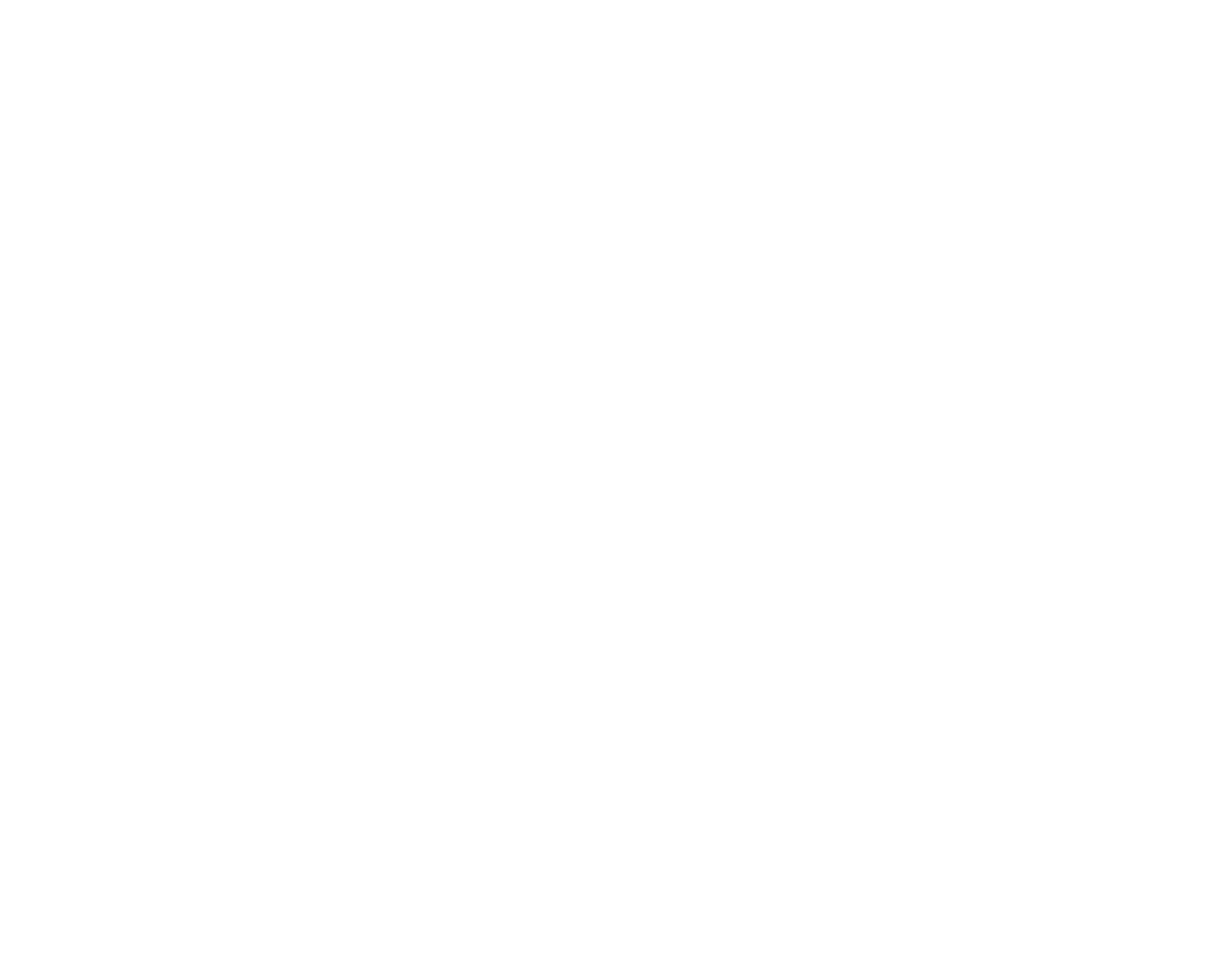## Beyond Read and Repeat: Creating a Policy Lesson using Higher Order Thinking Skills

| What is the problem this lesson is addressing?                                                                | <b>Introductory Notes:</b> |
|---------------------------------------------------------------------------------------------------------------|----------------------------|
|                                                                                                               |                            |
|                                                                                                               | <b>Remember Element:</b>   |
|                                                                                                               |                            |
| What is the relevant policy?                                                                                  | <b>Understand Element:</b> |
|                                                                                                               |                            |
|                                                                                                               | <b>Apply Element:</b>      |
|                                                                                                               |                            |
|                                                                                                               | Analyze Element:           |
|                                                                                                               |                            |
|                                                                                                               | Evaluate Element:          |
|                                                                                                               |                            |
| In addition to this lesson, what other changes will help<br>students enact this policy with greater accuracy? | <b>Create Element:</b>     |
|                                                                                                               |                            |
|                                                                                                               | <b>Conclusion Notes:</b>   |
|                                                                                                               |                            |

AMC

outdoors.org